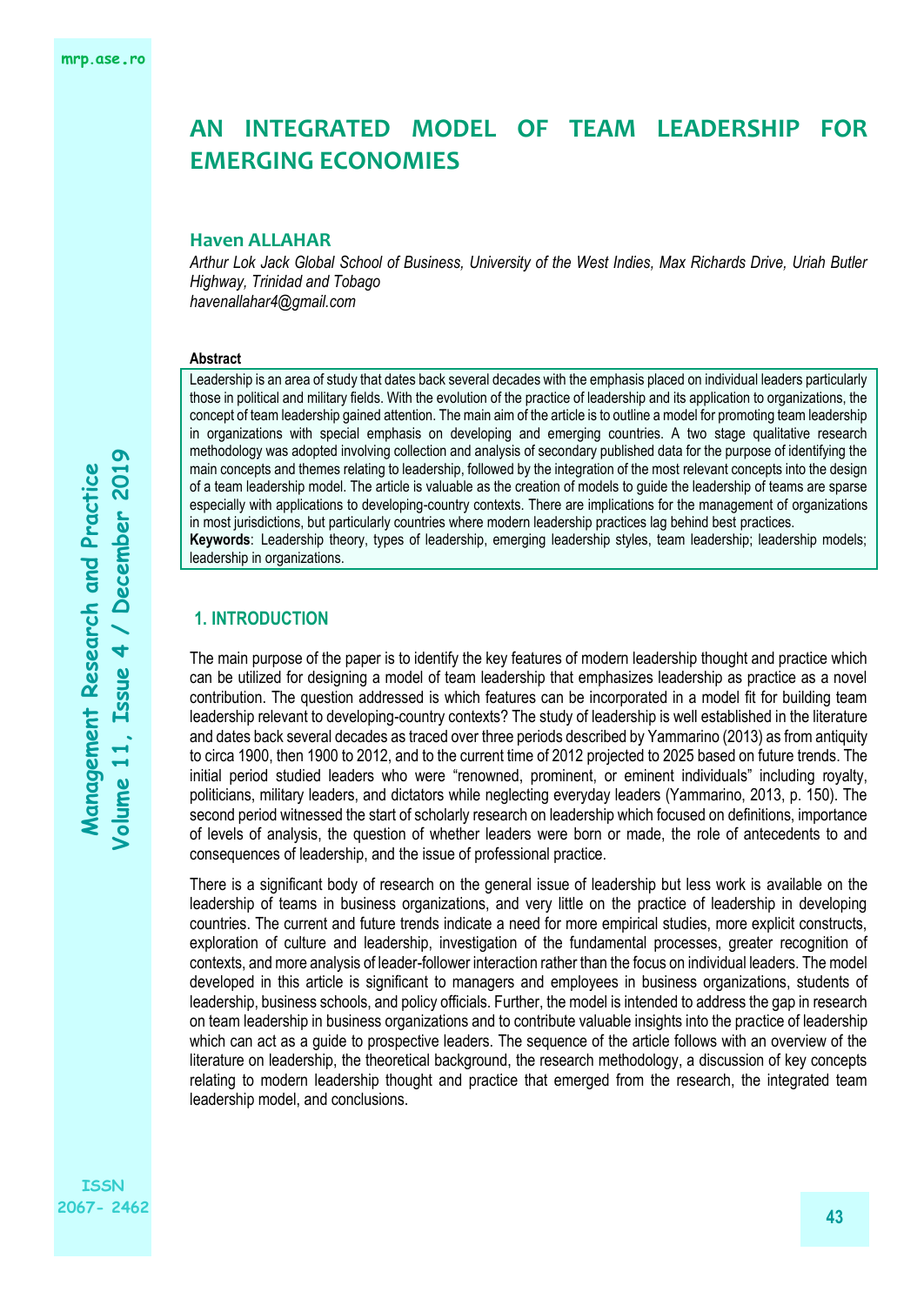## **2. OVERVIEW OF LITERATURE ON LEADERSHIP**

The approach to the literature review focuses on those aspects that are immediately relevant to leading teams or providing team leadership rather than the traditional discussion on leadership personalities and traits. In this regard, the review highlights the issues of the definition of teams, styles and types of teams, team leadership models, organization culture, and virtual teams. Several definitions of teams have been proposed and Northouse (2007) suggested that teams are organizational groups which display features of interdependence, goal sharing, and highly coordinated activities in order to achieve agreed goals. In simple language, a team comprises members who share common goals, trust one another, and are prepared to coordinate their actions in pursuance of agreed goals and objectives.

There is significant focus in the literature on leadership styles and types of teams based on studies by the universities of Ohio and Michigan. Northouse (2007) reviewed the literature on leadership styles indicating that the early Ohio studies revealed two general types of leader behavior, initiating structure and consideration. Initiating structure behaviors involved performing tasks such as organizing, structuring work context, defining roles and responsibilities, and scheduling activities. Consideration behaviors covered team building, cultivating respect and trust, and creating leader-follower friendship. The Michigan studies focused on employee orientation that deals with workers' personal needs, and production orientation that emphasizes the technical aspects of the job.

Regarding types of teams, six types of teams were identified based on the nature of the task to be performed and included project management teams, task forces, work units, standing committees, quality teams, and improvement teams (Northouse, 2007). An alternative perspective was to consider how teams were managed from which the following were observed: manager-led the traditional approach with the manager as the team leader; self-managing where the leader sets the goals but the team is free to apply appropriate methods; selfdirecting where the manager provides the organizational context, but the team determines the objectives and methods; and self-governing with the teams having responsibility for actual conduct of the assignment and performance results (Thompson, 2008).

Apart from research on leadership styles and types, different leadership models were explored. The best-known model is the Leadership Grid developed by Blake and Mouton (cited in Northouse, 2007) which considered two factors: concern for production and concern for people which closely parallel the task and relationship leadership behaviors identified in the Ohio and Michigan studies. The Leadership Grid defined five major leadership styles: authority compliance, country club management, impoverished management, middle-of-theroad management, and team management (Northouse, 2007). These styles led to discussion of the situational contexts leaders encounter which were described as the Situation Leadership 11 model; and the development levels of employees presented as a continuum reflecting degrees of competence and commitment. In order to distil the research on models of leadership, an integrated model of teamwork was formulated with the aim of improving team effectiveness (Thompson, 2008). The model highlighted team context, essential conditions, and team performance which led to consideration of organizational structure and design, information systems, policy framework, team composition and culture, communication patterns, and training.

The impact of organization culture is a critical consideration in leading teams because teams do not operate in a vacuum but are subject to the cultural ethos within a particular organization. Organization culture was defined as "a cognitive framework consisting of assumptions and values shared by organization members" (Greenberg, 2005, p. 394). A cognitive framework refers to the way in which our mind integrates and interprets information, while values refer to stable, long-term beliefs about important matters. The author acknowledged that there were widespread differences in organizational culture and observed the vital functions of organizational culture as: providing a sense of identity for members, generating commitment to the organization, and clarifying and reinforcing standards of behavior. In this context, the types of organizational cultures were identified as: hierarchy culture which describes organizations with an internal focus that emphasizes stability and control; market culture which, apart from stability and control, describes organizations that focus on competitiveness, productivity, and the bottom line; clan culture which identifies organizations with a strong internal focus but with a high degree of flexibility and discretion, which make them feel like extended families; and adhocracy culture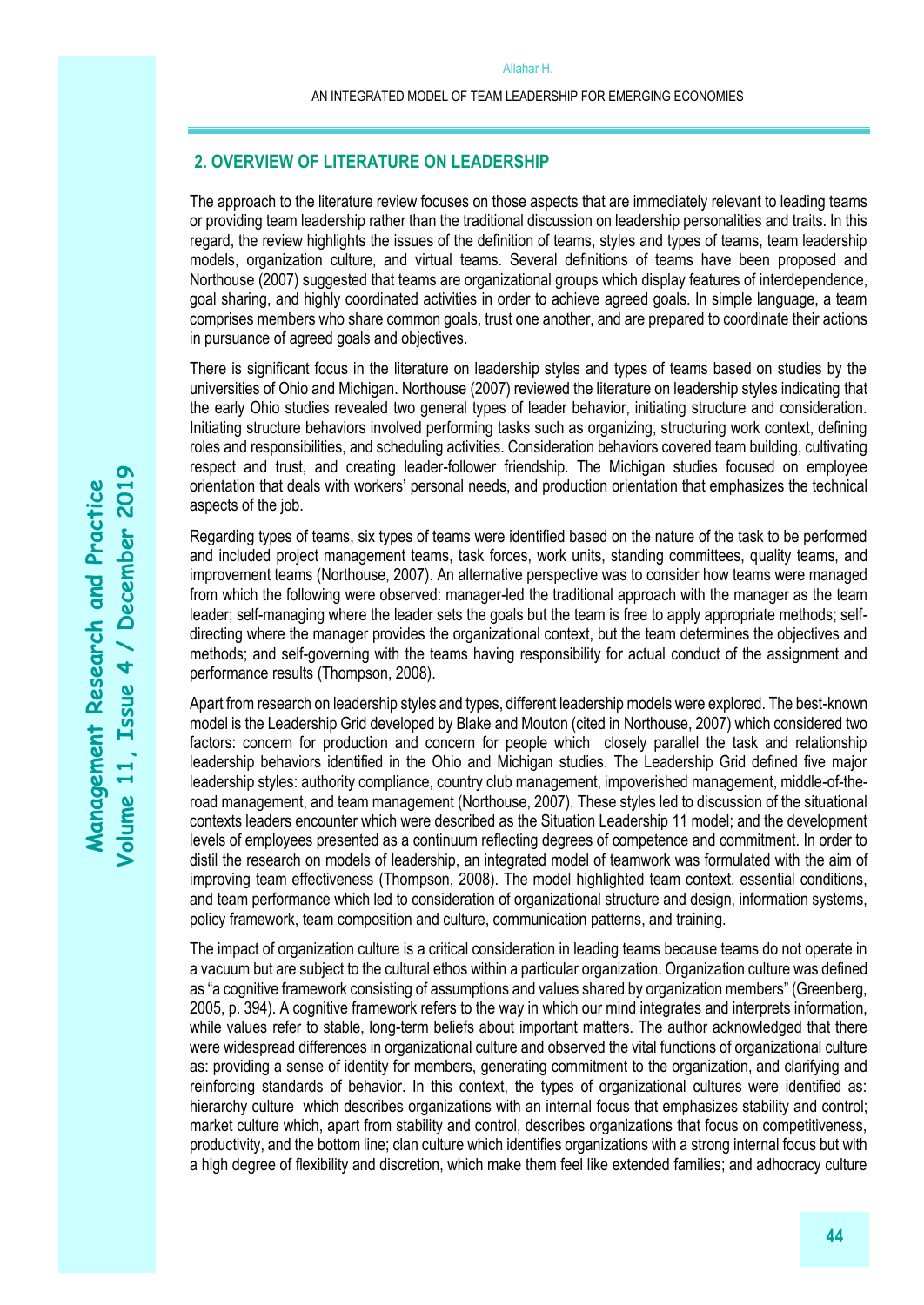which emphasizes flexibility and a focus on the external environment including the need for innovation and futuristic thinking, as the means for securing survival and growth (Greenberg, 2005).

In summary, it was noted that, with increasing interest in leadership research and practice, the concept of leadership has become overused, fragmented, and with researchers holding contradictory positions (Raelin, 2016; Alvesson & Jonsson, 2018). This fragmentation has introduced new perspectives described as emerging forms of leadership such as transformational, ethical, authentic, and servant leadership (Hoch, Bommer, & Dulebohm, 2018) and concepts of shared and distributed leadership, virtual teams, creativity, and sustainable entrepreneurial leadership detailed in a subsequent section. These emerging forms of leadership behavior constitute the core of the discussion on leadership and the elements integrated into the team leadership model presented in the article.

## **3. THEORETICAL BACKGROUND**

The early theoretical perspectives on leadership focused largely on concepts of transactional leaders whose leadership was based on offering rewards in return for desired efforts, and transformational leaders who related to followers on an emotional level providing inspirational, and intellectual stimulation, while acting as mentors to develop followers' potential (Böttcher, Albrecht, Venz, & Felfe, 2018). The application of theoretical perspectives to leadership evolved into several considerations including the heroic leader, traits, situational, behavioral, and contingency theory which suggested that a leadership style should suit the particular context and environment (Amanchukwu, Stanley, & Ololube, 2015; Buzdar & Fatima, 2018). More recently, the concept of critical leadership studies is emerging as a means of providing a wider understanding of leadership complexities while promoting new analytical and innovative approaches (Collinson, 2011).

Against this theoretical background, this paper is underpinned by the emerging theory of 'leadership-aspractice' which sees leadership as evolving through day-to-day experience and offers an alternative perspective to the conventional view of leadership which is consumed with exploring the relationship between leaders and followers (Raelin, 2017). Leadership as practice focuses on the development of leadership in everyday operations and is based on a collective approach that accommodates related concepts of distributed, shared, and collaborative leadership rather the preoccupation with the individual leader (Alvehus, 2019). This theory is still developing and therefore, remains flexible and open to input from researchers, readers, and participants in the process, and therefore fits the aim of this paper to design a leadership model based on the team approach.

## **4. METHODOLOGY**

The research method involved a two-stage sequential process which comprised a secondary data collection and analysis stage, followed by a leadership model-building stage through the application of the relevant concepts. The data from secondary research sources were sourced from journal articles downloaded from the leading digital full-text aggregator databases ABI/INFORM ProQuest and EBSCOhost, and reputable texts related to the subject matter accessed from libraries and the Internet. The data were sorted, coded and subjected to a thematic analysis for identifying the key concepts and themes (Braun & Clarke, 2006) with the results providing a deeper understanding of the dynamics of the complex area of leadership studies. The second stage involved the design of a team leadership model which was the result of the identification of the leadership styles and practices that were most relevant to leading teams and the application of the accumulated leadership experience of the author gained from the practice of organizational leadership in a developingcountry environment over a period of 40 years. Consistent with acknowledged qualitative procedures, the research method involved: the researcher as the key instrument for conducting the research; multiple sources of data obtained from peer reviewed journals, and texts; a theoretical lens which sought to identify the social and political context of the issues studied, and represented a holistic account to better reflect the complex picture of the study elements (Creswell, 2009).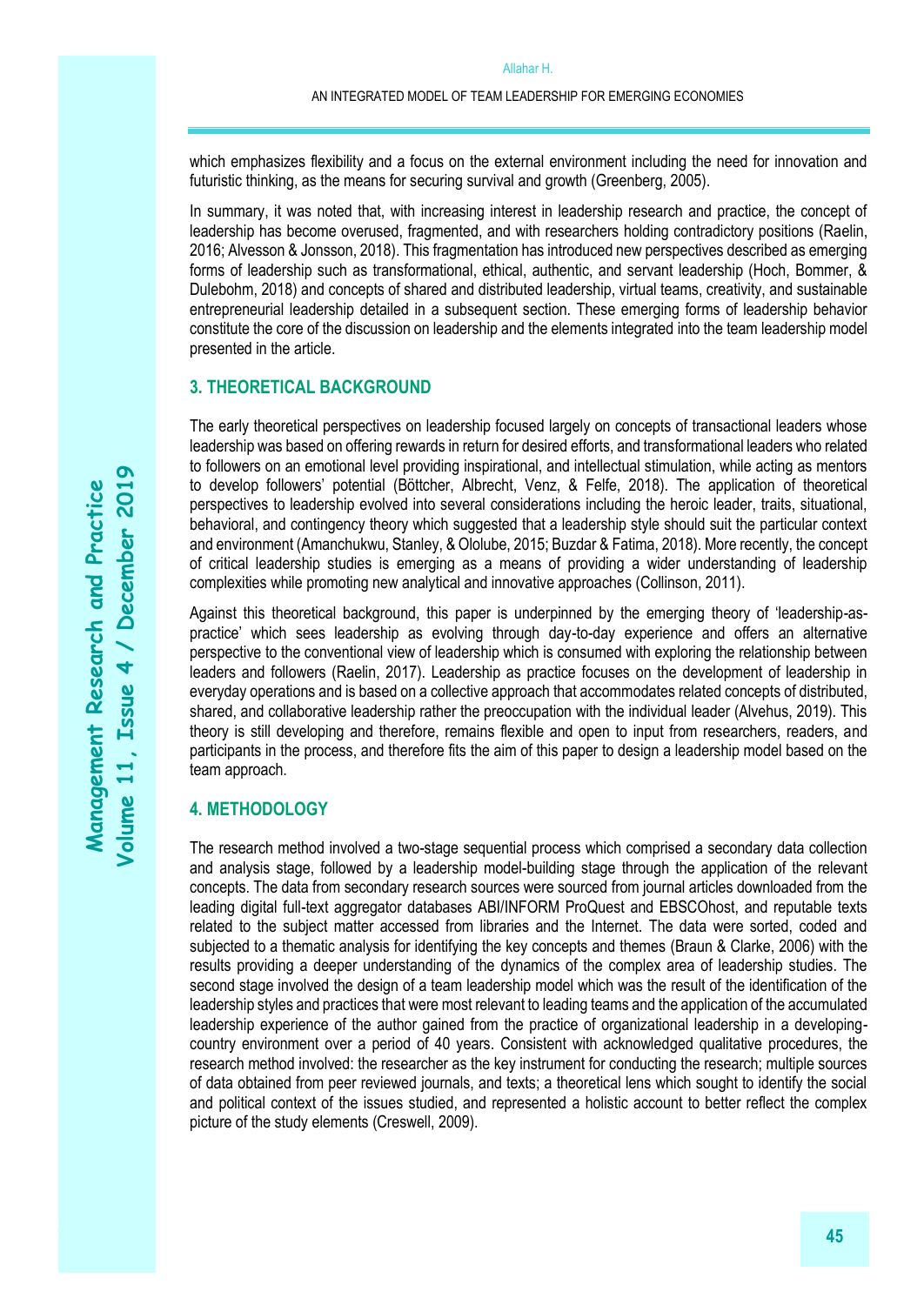## **5. KEY LEADERSHIP CONCEPTS AND PRACTICES**

The concept of leadership has expanded considerably beyond the early debate about transformational and transactional leadership styles. With the continuing evolution of the concept, certain leader-types were observed including an extended transformational style that was closely linked to authentic, ethical, shared, and servant styles which were considered as emerging from the practice of leadership in different contexts (Carter & Greer, 2013). To these styles were added the organizational imperatives of adopting an entrepreneurial leadership style, consistent with the theory of leadership as practice, promoting creativity in organizations, and developing the capacity for leading virtual teams. The discussion that follows provides an elaboration of these emerging leadership styles and practices which comprise the key components of the design of an integrated team leadership model appropriate to developing-country situations as the main contribution of the article.

#### *5.1. Transformational and charismatic leadership*

The most pervasive concept regarding the issue of organizational leadership is that of the transformational leader whose style is viewed as more people-centered than the transactional style that focuses on the exchanges between leaders and followers. As such transformational leadership was described as "the process whereby a person engages with others and creates a connection that raises the level of motivation and morality in both the leader and follower" (Northouse, 2007, p. 176). This leadership style is therefore, mutually reinforcing by rewarding both leaders and followers. There is a clear overlapping among the emerging concepts of leadership mentioned above which can be viewed as extending the transformational concept as suggested by Hoch et al. (2018). Although the transformational leader is held up as the most desirable and likely to be effective, no single, universally applicable style of leadership exists, therefore, it was concluded that team leaders needed to adapt their styles to the organizational context, situations, and team compositions (Amanchukwu et al., 2015).

It was argued that the overriding factor in the achievement by leaders of outstanding team effectiveness is the practice of transformational leadership, and this leadership style is closely linked to the concept of charisma with its focus on emotions, values, ethics, standards, and long-term goals (Northouse, 2007). The transformational leadership style also includes assessing followers' motives, satisfying their needs, and treating them as human beings not lesser mortals. Northouse succinctly described transformational leadership as "the process whereby a person engages with others and creates a connection that raises the level of motivation and morality in both the leader and follower" (p. 176). The personality of a charismatic leader was described by Northouse as: "dominant, having desire to influence others, being self-confident, and having a strong sense of one's own moral values" (p. 178). Insofar as the issue of charismatic versus transformational leaders is concerned, McLaurin and Al Amri (2008) compared charismatic and transformational leaders and suggested that transformational leaders stimulate interest, influence new perspectives, and urge followers to greater achievements through empowerment and acting as role models and change agents. A common observation is that transformational leaders espouse and demonstrate honesty, integrity, and morality which are becoming indispensable conditions for operating in the current business environment, and are therefore integral to team effectiveness. More recent evidence demonstrated that transformational leadership enhances collaboration among team members and teamwork quality irrespective of team diversity, gender composition, functions, and organizational experience (Cha, Kim, Lee, & Bachrach, 2015). Further, transformational leadership was seen as positively encouraging trust in team leaders and members which makes a significant contribution to team effectiveness and performance (Chou, Lin, Chang, & Chuang, 2013).

#### *5.2. Authentic and caring leadership*

As an emerging style authentic leadership is relatively new and is related to concepts of organization behavior, ethical leadership, and transformational leadership style (Baron & Parent, 2015). Thus, it can be argued that authentic leadership may not be considered a leadership style but a leadership characteristic that strengthens the transformational style (Alavi & Gill, 2017). However, authentic leaders were viewed as displaying characteristics of positive moral behavior; great self-awareness; balanced decision-making approaches; transparent conduct; and positive psychological capital (Allahar, 2019). It was also posited that authentic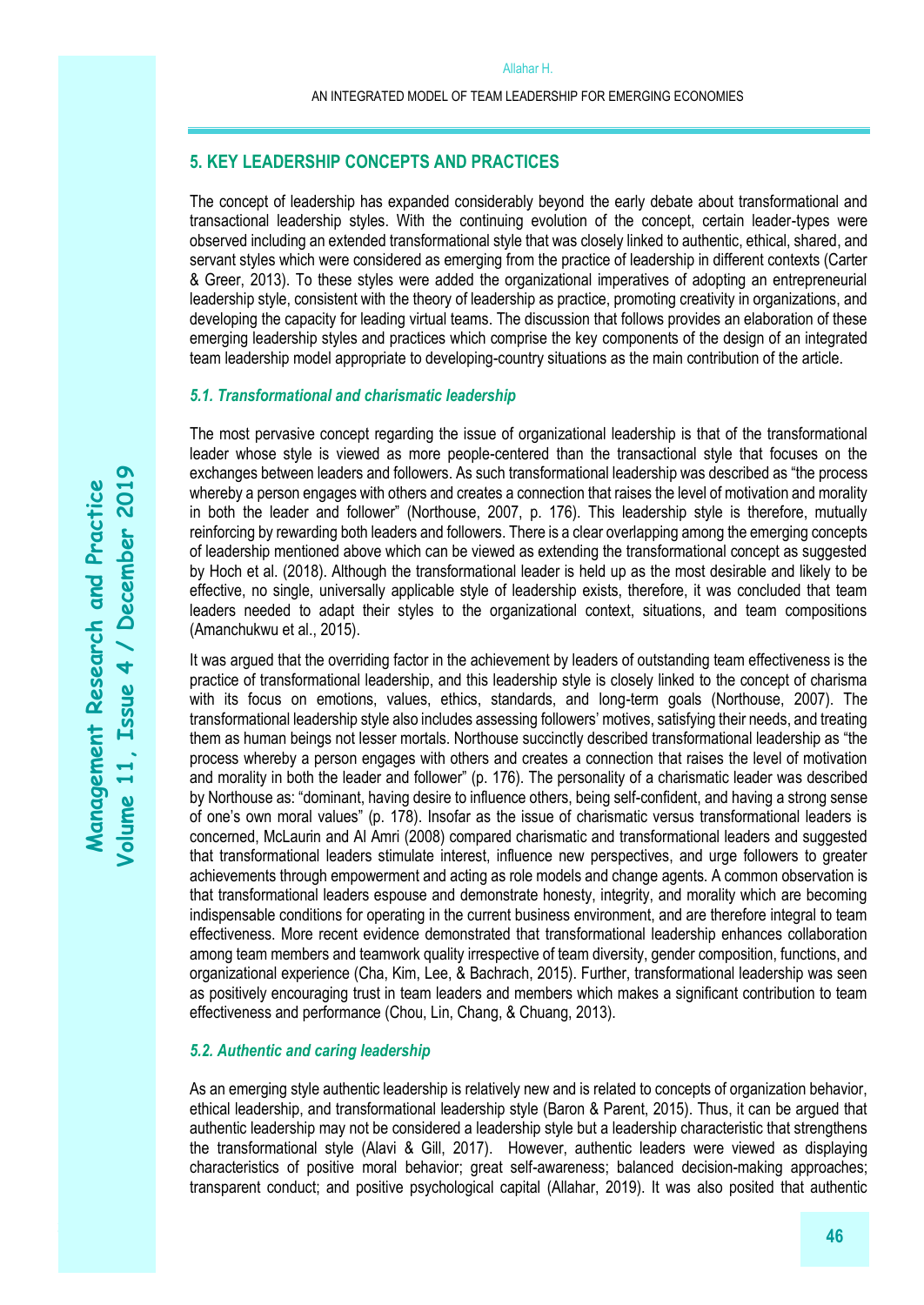leaders fostered individual creativity and team innovation in organizational settings leading to performance improvements (Černe, Jaklič, & Škerlavaj, 2013; Xu, Zhao, Li, & Lin, 2017). The concept of authenticity is linked to organization performance, employee satisfaction, trust in leadership, and organization commitment (Carter & Greer, 2013). The concept of caring leadership is integrally linked to authenticity, but it was observed that many leaders do not demonstrate a caring attitude. However, it was argued that great leaders build close relationships with followers and yet maintain objectivity in decision making, which reinforces the trust of employees by conveying a caring, compassionate culture that cultivates clarity and focuses on performance (Nye, 2009). The notion of caring leaders is gaining attention in the literature with the qualities of caring leaders associated with authentic, ethical, and servant leaders such as Gandhi and Martin Luther King (Mahembe & Engelbrecht, 2014; Gabriel, 2015).

#### *5.3. Ethical leadership*

Interest in ethical leadership became important when issues arose about the unethical behavior of major corporations threatened the financial system and was considered a growing trend in corrupt behavior (Liu, 2017). Ethical leaders were seen as honest, trustworthy, and caring persons who establish clear ethical standards, act as role models, and demand ethical behavior from employees (Chughtai, 2016). The application of ethical behavior to business organizations has evolved into the question of ethical stewardship as a preferred business model (Caldwell, Hayes, Karri, & Bernal, 2008). Ethics in organizations was viewed as an ongoing process of debate and contestation over moral choices and should be viewed as practice because such a perspective would allow for a theoretical approach which examines how ethics are enacted in practice and how they constitute work (Clegg, Kornberger, & Rhodes, 2007). There is a common view that ethics has no place in business, but it was suggested that managers have a moral duty to seize opportunities to create a climate in which ethical behavior in integrated into members' behavior and the day-to-day operations of organizations (Geva, 2006).

## *5.4. Shared leadership*

Shared leadership is one of the emerging leadership styles which is also referred to as distributed, dispersed, or collective leadership by researchers. The leadership style implies that tasks are discussed by groups and agreement reached on the division of the responsibilities for completing the assignment by members who act as leaders, rather than by one influential person. This form of leadership became popular with the new focus on teamwork and participative decision-making in organizations arising from the increased complexity of work, the changing workplace, and the competitive environment (Barnett & Weidenfeller, 2016). In this work context, it was argued that no individual leader "will possess the capability and competence to understand, solve, and improve leadership problems in order to achieve effective team outcomes" (Konradt, 2014, p. 290). In general, the evidence is that sharing leadership positively impacts team performance especially in project teams where members feel empowered (Grille, Schulte, & Kauffeld, 2015).

#### *5.5. Servant leadership*

The concept of servant leadership is aligned to caring and ethical leadership behavior and ethical stewardship, and contributes to people empowerment through training and knowledge sharing (van Dierendonck, 2011). In such an environment, employee needs are assigned priority and servant leadership was viewed as a transformational initiative which creates a more caring and just society (Beck, 2014). Servant leadership was shown to be positively linked to team effectiveness (Carter & Greer, 2013).

### *5.6. Entrepreneurial leadership*

Entrepreneurial behavior came to be viewed as another form of leadership which was demanded because of radical changes in the workplace (Fernald, Solomon, & Tarabishy, 2005). These authors found that the similarities between entrepreneurs and leaders were considerable, and projected that the organization of the future would display entrepreneurial leadership comprising: "strategic leadership (vision and long-term goals); problem-solving skills; timely decision-making; a willingness to accept risks; and good negotiating skills"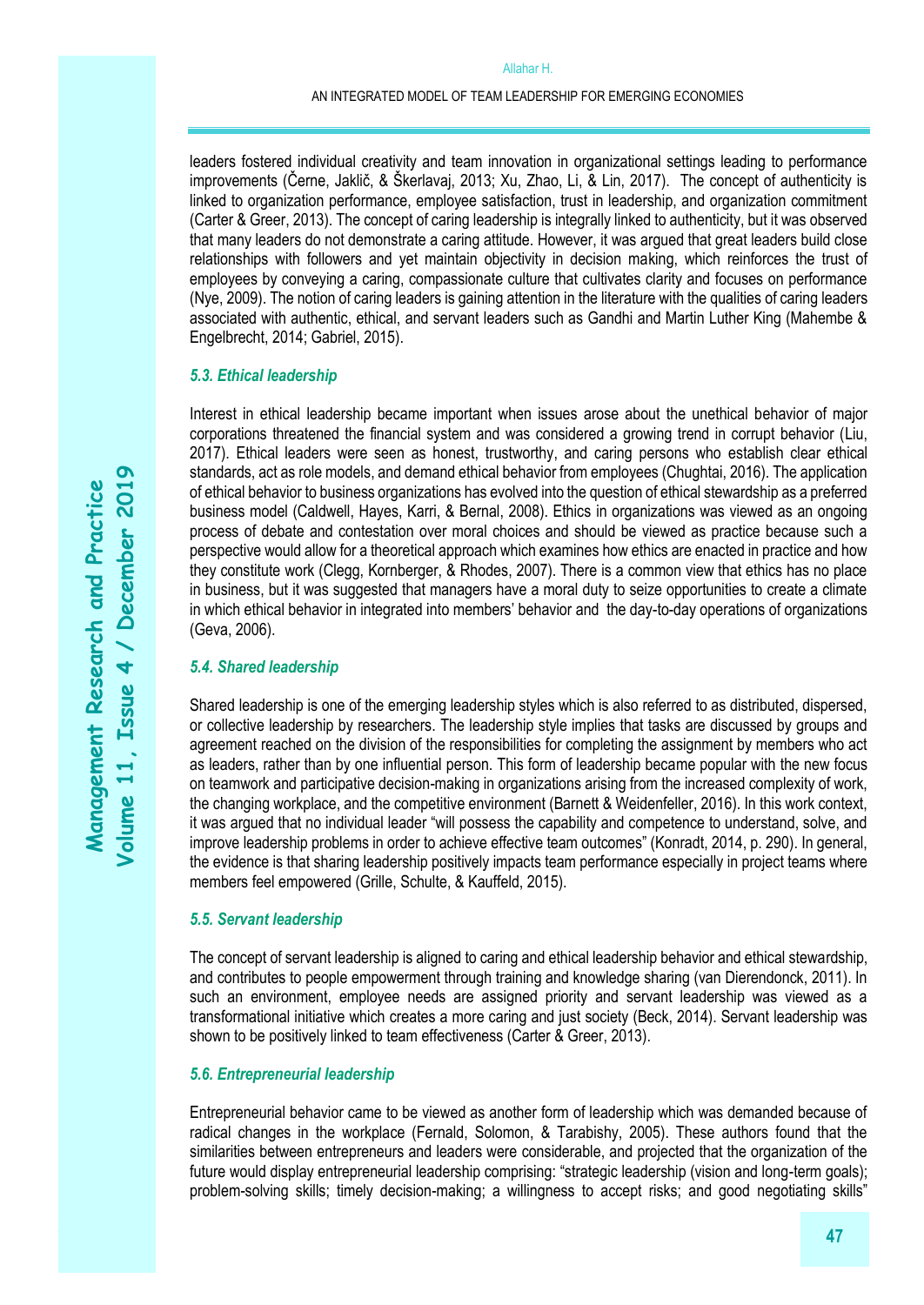(Fernald et al., 2005, p. 5). The concept of entrepreneurial leadership has emerged as a new paradigm which represents a convergence of leadership and entrepreneurship which provides critical insight into the performance of individuals in complex organizational settings (Harrison, Burnard, & Paul, 2018). The paradigm was extended to consider entrepreneurial leadership as distinctive from most forms of leadership in that it can be applied in new small and medium enterprises within competitive and changing environments, rather than in large corporations exclusively (Leitch & Volery, 2017). Thus it was contended that entrepreneurial leaders must be confident but also be "open to information, insights, and observation from others" while feeling a sense of stewardship and striving to secure organizational viability (Schoemaker, Heaton, & Teece, 2018, p. 13). In this context, the concept of sustainable leadership was discussed in relation to the promotion of sustainable development (Donkor & Dongmei, 2018). The concept was further extended to the practice of sustainable entrepreneurship leadership for which a process model was designed for application to emerging economies because of the model's development orientation (Allahar, 2019).

#### *5.7. Fostering team creativity and innovation*

The concept of creativity has progressed beyond a concentration on individual action and now fully integrated into modern organizations in the form of team creativity and innovation. Research on team creativity is evolving and the key elements were emphasized as: team diversity, applicable skills, operational positions, and knowledge base; team management and self-management, leadership style, organizational support, support for innovation, and feedback mechanisms; team culture and organization climate, a sense of belonging and commitment, and positive attitudes; and mechanisms for enhancing group creativity (Blomberg, Kallio, & Pohjanpää, 2017). It was earlier established that the team leader has a developmental responsibility to train the team in the skills and techniques of effective thinking, as well as broad educational pursuits, and to convince members that the innovative organization of tomorrow is "a community of creativity" (Adair, 1996, p. 182). Finally, the team leader must overcome obstacles to creativity and innovation by being an innovative leader and manager, being supportive, delaying evaluation, and persuading managerial colleagues to do the same (Adair, 1996). More recently, a framework was developed aimed at fostering creativity and sustainability in organizations through incorporating a high-performance culture, stimulating team creativity, and promoting organizational innovation (Allahar, 2018). This framework can serve as a guide to organizational leaders in developing creativity and innovation as a means of addressing the complex challenges of the modern environment.

### *5.8. Leading virtual teams*

In a modern organizational context, the operations of companies now span regional and international borders which lead to the development of virtual teams defined as individuals collaborating in geographically dispersed work-groups that may reside in different time zones and countries (Horwitz, Bravington & Silvis, 2006). The implication for team leadership is the changing role of the leader which showed that with the evolution of the team, the leader's role moved from being that of an advocate, in the team formation stage, to that of a catalyst at the intermediate stage; and finally, that of an integrator when the team had reached a more mature stage in its development. Thus, the leadership of virtual teams is now a critical skill in the globalized business environment although considered more difficult than face-to-face teams; and to reduce the difficulty, it was suggested that the leadership functions be supported by rewards and incentives, transformational leadership, and adopting a shared approach (Hoch & Kozlowski, 2014). It followers that the leadership of virtual teams is important in assisting teams to address barriers and obstacles and to adapt to operational challenges (Gilson, Maynard, Young, Vartianen, & Hakonen, 2015). The operations of virtual teams are driven by communications technology and effective team leadership is vital to effective performance. In this context, it was suggested that a transformational leadership style was most beneficial to achieving team objectives and project success; and leaders must stress the leadership competencies unique to a virtual environment (Maduka, Edwards, Greenwood, Osborne, & Babatunde, 2018).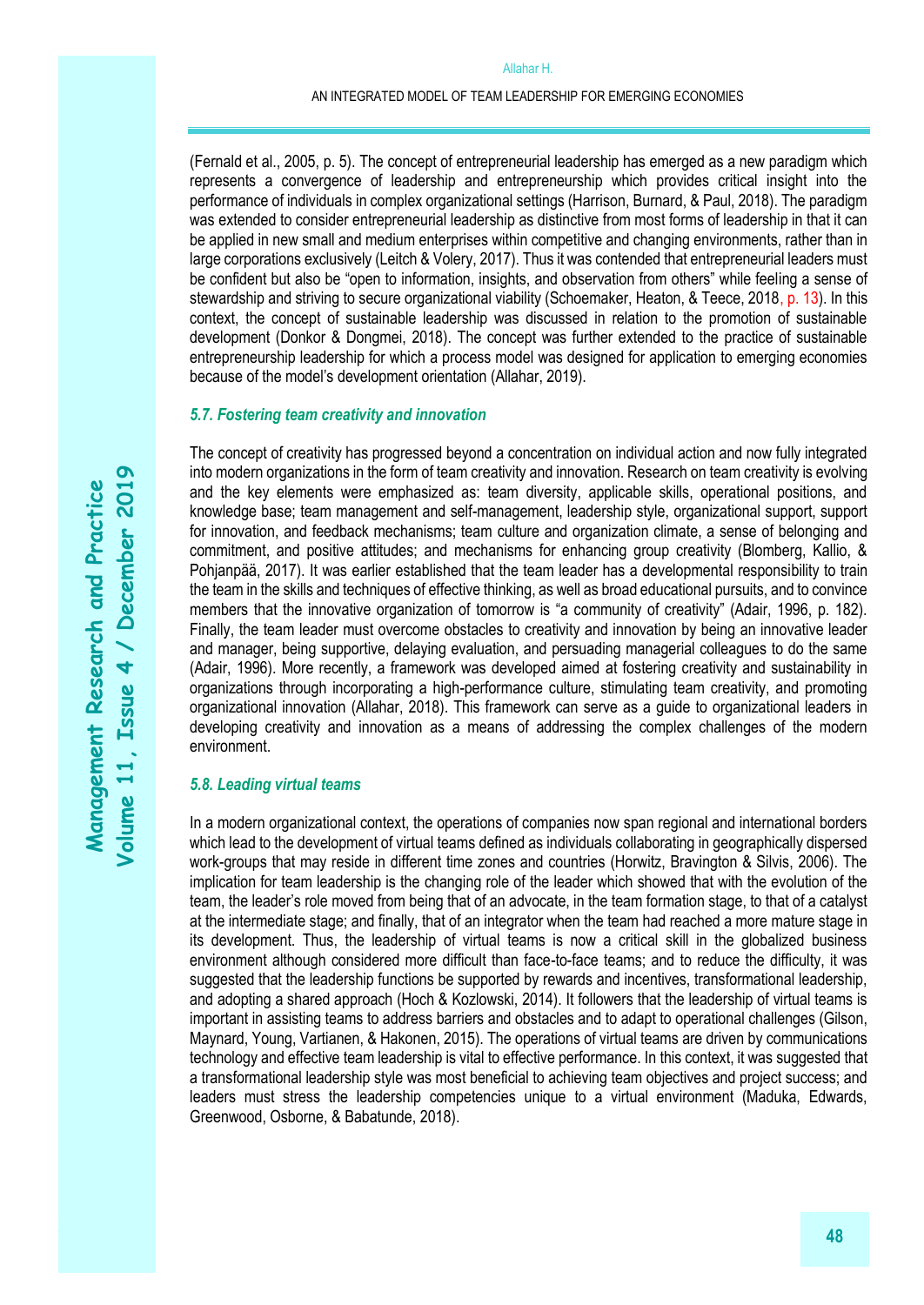## **6. INTEGRATED TEAM LEADERSHIP MODEL**

Few researchers have paid attention to developing a model of leadership with particular relevance to organizations in developing-country contexts. While this paper accepts that most of the general principles of leadership can be applied to the majority of countries in the world, the argument presented here is that leadership in developing situations is even more critical because of their heightened vulnerability to the global megatrends and the economic and environmental forces at play (Harrison et al., 2018). The model proposed in this article (Figure 1) represents the distillation of accumulated research and findings on the issues of leadership, team leadership, and the applied experience of the author based on performance in varied leadership positions.



FIGURE 1 - AN INTEGRATED TEAM LEADERSHIP MODEL

The model design demonstrates the shift from the conventional vertical leadership style to a lateral approach that emphasizes shared and collaborative leadership. This shift also acknowledges the complex dynamics of modern organizations that operate in volatile, uncertain, complex, and ambiguous environments that demand entrepreneurial leadership, creative and innovative action, and new business models to meet the challenges of the new world (Schoemaker et al., 2018).

The model integrates the specific emerging leadership styles and team leadership practices identified from the research discussed in this article. The specific styles selected are the transformational/charismatic style which was extended to incorporate the authentic/caring, shared, ethical, and servant leadership styles relevant to modern organizational practices. The team practices highlighted in the model focus on entrepreneurial leadership, team creativity and innovation, and leading virtual teams which specifically target the challenge of developing team leadership in developing-country organizations. Entrepreneurial leadership is geared to problem solving and performance improvement through enhancing technical/business competences, and conceptual, interpersonal, and entrepreneurial skills (Harrison et al., 2018). Team creativity and innovation are vital functions of organizational and are indispensable to the sustainability of any modern organization, and particularly applicable in the case of organizations operating in developing-country settings (Donkor & Dongmei, 2018). Virtual teams are a growing phenomenon with the spread of global operations, and the creation of such teams add to the complexity of leadership in a volatile world.

# **7. CONCLUSIONS**

The article set out to explore the concept of leadership with special emphasis on team leadership which was considered a relatively new area of research because of the traditional focus on individual leaders. The practice of transformational leadership was determined to be the superior style in achieving high team performance in organizations. With the evolution of leadership types, it was observed that the concept of transformational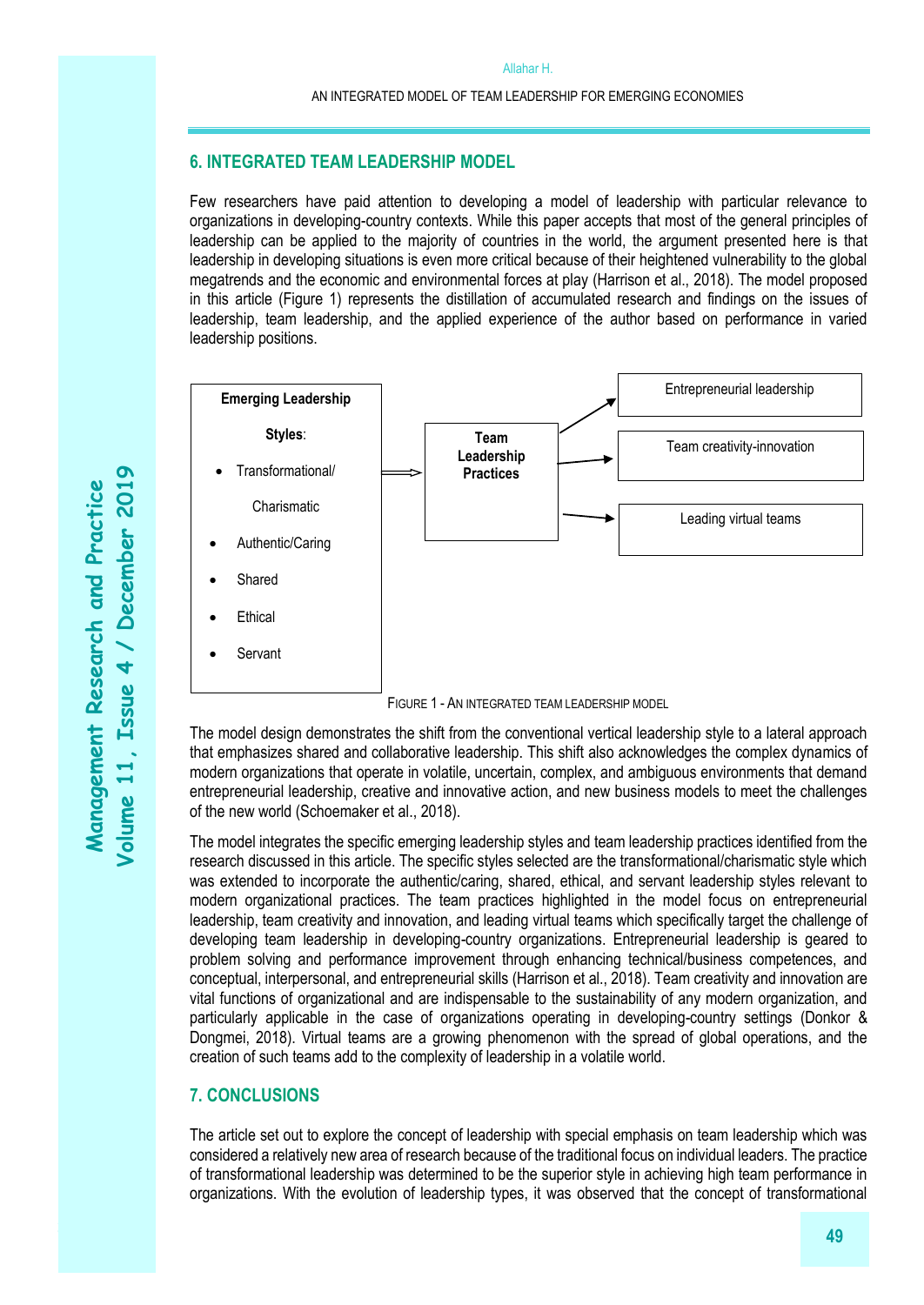leadership was being extended to include aspects of authentic and caring, shared, ethical, and servant leadership practices. The article incorporates these leadership concepts into the design of a team leadership model that integrates the extended transformational leadership style with concepts of entrepreneurial leadership, team creativity and innovation, and leading virtual teams. It is concluded that this model can serve organizations in multiple jurisdictions but is particularly applicable to organizations based in developing countries.

#### **REFERENCES**

Adair, J. (1996). *Effective Innovation*. London: Pan Books.

- Alavi, S. B. & Gill, G. (2017). Leading change authentically: How authentic leaders influence followers' responses to complex change. *Journal of Leadership & Organizational Studies*, 24(2), 157-171.
- Allahar, H. (2018). A management framework for fostering creativity and sustainability in organizations. *Journal of Creativity and Business Innovation*, 4, 42-49.
- Allahar, H. (2019). Towards a development-oriented sustainable entrepreneurial leadership style for Caribbean countries. *Journal of Management Research*, 19(2), 79-92.
- Alvehus, J. (2019). Emergent, distributed, and orchestrated: Understanding leadership through frame analysis. *Leadership*, 15(5), 535-554.
- Alvesson, M. & Jonsson, A. (2018). The bumpy road to exercising leadership: Fragmentations in meaning and practice. *Leadership*, 14(1), 40-57.
- Amanchukwu, R. N., Stanley, G. J. & Ololube, N. P. (2015). A review of leadership theories, principles and styles and their relevance to educational management. *Management*, 5(1), 6-14.
- Barnett, R. C. & Weidenfeller, N. K. (2016). Shared leadership and team performance. *Advances in Developing Human Resources*, 18(3), 334-351.
- Baron, L. & Parent, E. (2015). Developing authentic leadership within a training context: Three phenomena supporting the individual development process. *Journal of Leadership & Organizational Studies*, 22(1), 37- 53.
- Beck, C. D. (2014). Antecedents of servant leadership: A mixed methods study. *Journal of Leadership and Organizational Studies*, 21(3), 299-314.
- Böttcher, K., Albrecht, A-G., Venz, L. & Felfe, J. (2018). Protecting older workers' employability: A survey study of the role of transformational leadership. *German Journal of Human Resource Management*, 32(2), 120- 148.
- Buzdar, M. A. & Fatima, T. (2018). Impact of thinking preferences on the leadership styles of school principals. *Management Research and Practice*, 10(5), 80-89.
- Caldwell, C., Hayes, L. A., Karri, R. & Bernal, P. (2008). Ethical stewardship Implications for leadership and trust. *Journal of Business Ethics*, 78, 153-164.
- Carter, M. C. & Greer, C. R. (2013). Strategic leadership: Values, styles, and organizational performance. *Journal of Leadership and Organisational Studies*, 20(4), 375-393.
- Černe, M., Jaklič, M. & Škerlavaj, M. (2013). Authentic leadership, creativity, and innovation: A multilevel perspective. *Leadership*, 9(1), 63-85.
- Chou, H-W., Lin, Y-H., Chang, H-H. & Chuang, W-W. (2013). Transformational leadership and team performance: The mediating roles of cognitive trust and collective efficacy. *SAGE Open*, July-September, 1-10.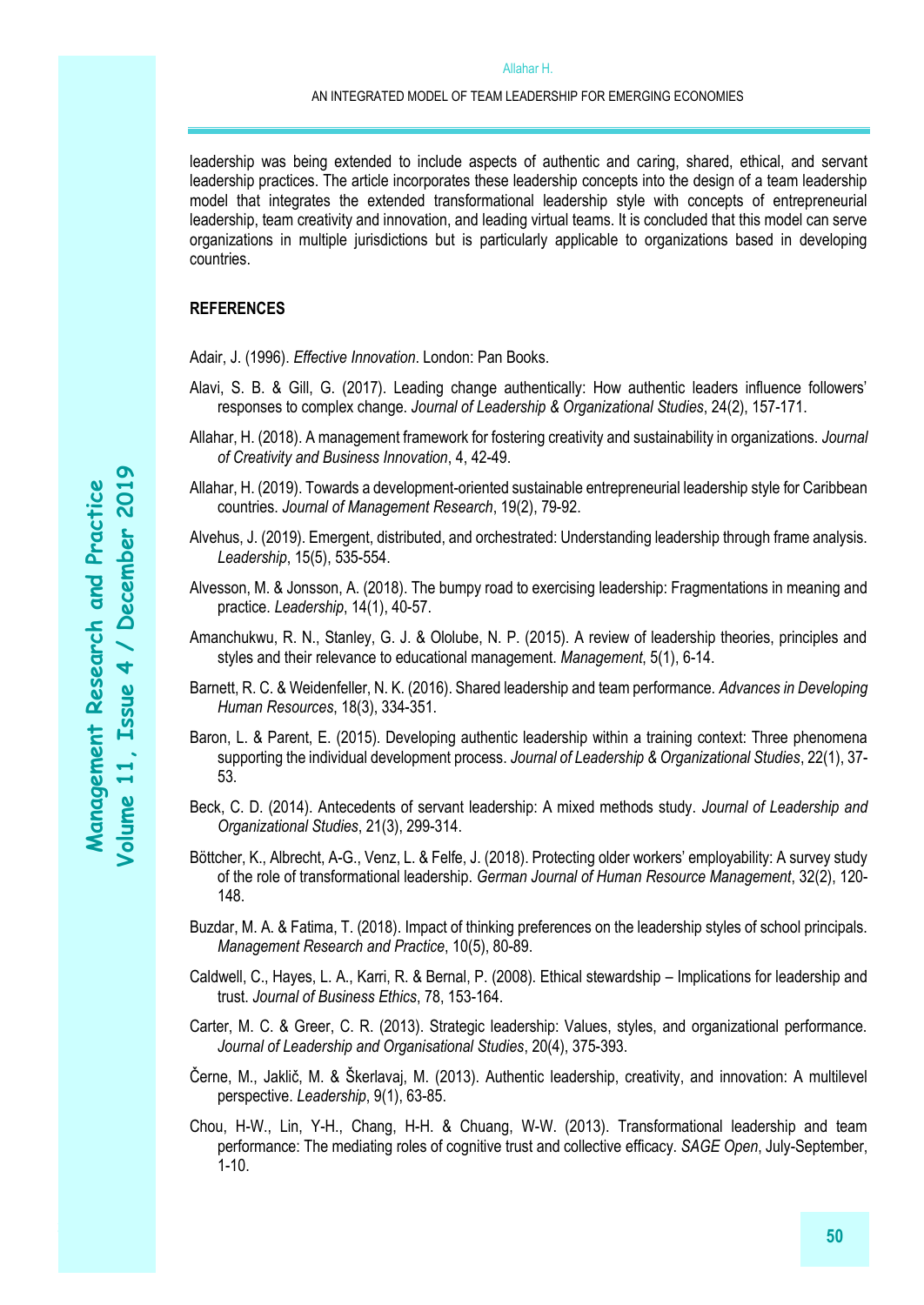- Cha, J., Kim, Y., Lee, J-Y. & Bachrach, D. G. (2015). Transformational leadership and inter-team collaboration: Exploring the mediating roles of teamwork quality and moderating role of team size. *Group and Organization Management*, 40(6), 715-743.
- Chughtai, A. A. (2016). Can ethical leaders enhance their followers' creativity? *Leadership*, 12(2), 230-249.
- Clegg, S., Kornberger, M. & Rhodes, C. (2007). Business ethics as practice. *British Journal of Management*, 18, 107-122.
- Collinson, D. (2017). Critical leadership studies: A response to Learmonth and Morrel. *Leadership*, 13(3), 272- 284.
- Creswell, J. W. (2009). *Research design: Qualitative, quantitative, and mixed methods approaches (3rd Ed.*). Thousand Oaks, California: SAGE Publications Inc.
- Donkor, F. & Dongmei, Z. (2018). Leadership styles: A decade after economic recession and lessons for businesses in developing economies. *Management Research and Practice*, 10(3), 5-23.
- Fernald, L. W., Solomon, G. T. & Tarabishy, A. (2005). A new paradigm: Entrepreneurial leadership. *Southern Business Review*, 30(2), 1-10.
- Gabriel, Y. (2015). The caring leader What followers expect of their leaders and why. *Leadership,* 11(3), 316- 334.
- Geva, A. (2006). A typology of moral problems in business: A framework for ethical management. *Journal of Business Ethics*, 69, 133-147.
- Gilson, L. L., Maynard, M. T., Young, N. C. J., Vartianen, M. & Kakonen, M. (2015). Virtual teams research: 10 years, 10 themes, and 10 opportunities. *Journal of Management*, 41(5), 1313-1337.
- Greenberg, J. (2005). *Managing behavior in organizations*. Upper Saddle River, New Jersey: Pearson Prentice Hall.
- Grille, A., Schulte, E-M. & Kaufeld, S. (2015). Promoting shared leadership: A multilevel analysis investigating the role of prototypical team leader behavior, psychological empowerment, and fair rewards. *Journal of Leadership and Organization Studies*, 22(3):324-339.
- Harrison, C., Burnard, K. & Paul, S. (2013). Entrepreneurial leadership in a developing economy: A skill-based analysis. *Journal of Small Business and Enterprise Development*, 25(3), 521-548.
- Hoch, J. E. & Kozlowski, W. J. (2014). Leading virtual teams: Hierarchical leadership, structural supports, and shared team leadership. *Journal of Applied Psychology*, 99(3), 390-403.
- Hoch, J. E., Bommer, W. H., Dulebohn, J. H. & Wu, D. (2018). Do ethical, authentic, and servant leadership explain variance above and beyond transformational leadership? A meta-analysis. *Journal of Management*, 44(2), 501-529.
- [Horwitz,](javascript:void(0);) F. M., [Bravington,](javascript:void(0);) D. & [Silvis,](javascript:void(0);) U. (2006). The promise of virtual teams: Identifying key factors in effectiveness and failure. *[Journal of European Industrial Training,](http://proquest.umi.com.ezproxy.apus.edu/pqdweb?RQT=318&pmid=14841&TS=1244124109&clientId=62546&VInst=PROD&VName=PQD&VType=PQD)* 30(6), 472-494.
- Konradt, U. (2014). Toward a theory of dispersed leadership in teams: Model, findings, and directions for future research. *Leadership*, 10(3), 289-307.
- Leitch, C. M. & Volery, T. (2017). Entrepreneurial leadership: Insights and directions. *International Small Business Journal*, 35(2), 147-156.
- Liu, H. (2017). Reimagining ethical leadership as a relational, contextual and political practice. *Leadership*, 13(3), 343-361.
- Maduka, N. S., Edwards, H., Greenwood, D., Osborne, A. & Babatunde, S. O. (2018). Analysis of competencies for effective virtual team leadership in building successful organisations. *Benchmarking: An International Journal*, 25(2), 696-712.